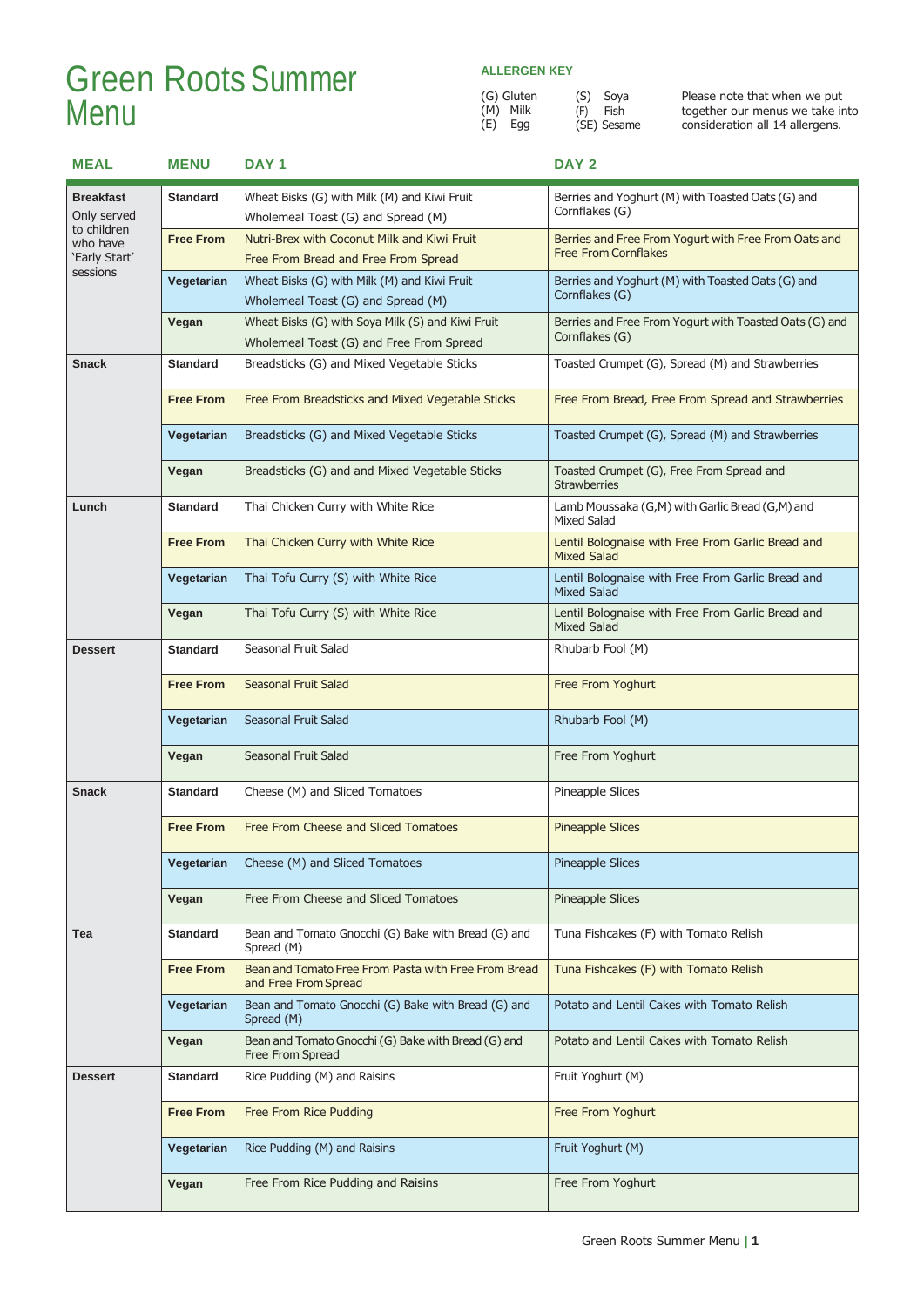| (G) Gluten | (S) Soya    |
|------------|-------------|
| (M) Milk   | (F) Fish    |
| $(E)$ Egg  | (SE) Sesame |

| <b>MEAL</b>                | <b>MENU</b>      | DAY <sub>3</sub>                                                                       | DAY <sub>4</sub>                                                                         |
|----------------------------|------------------|----------------------------------------------------------------------------------------|------------------------------------------------------------------------------------------|
| <b>Breakfast</b>           | <b>Standard</b>  | Crisped Rice Cereal (G) with Milk (M) and Sliced Banana                                | Cornflakes (G) and Milk (M)                                                              |
| Only served<br>to children |                  | Crumpet (G) with Spread (M)                                                            | Half a Toasted Teacake (G) with Spread (M) and Melon                                     |
| who have<br>'Early Start'  | <b>Free From</b> | Free From Crisped Rice Cereal with Coconut Milk and<br><b>Sliced Banana</b>            | Free From Cornflakes and Coconut Milk<br>Free From Bread with Free From Spread and Melon |
| sessions                   |                  | Free From Bread and Free From Spread                                                   |                                                                                          |
|                            | Vegetarian       | Crisped Rice Cereal (G) with Milk (M) and Sliced Banana<br>Crumpet (G) with Spread (M) | Cornflakes (G) and Milk (M)<br>Half a Toasted Teacake (G) with Spread (M) and Melon      |
|                            | Vegan            | Crisped Rice Cereal (G) with Soya Milk (S) and Sliced Banana                           | Cornflakes (G) and Soya Milk (S)                                                         |
|                            |                  | Crumpet (G) with Free From Spread                                                      | Half a Toasted Teacake (G) with Free From Spread and Melon                               |
| <b>Snack</b>               | <b>Standard</b>  | Yoghurt (M) and Sliced Grapes                                                          | Wholemeal Toast (G) with Spread (M) and Mangetout                                        |
|                            | <b>Free From</b> | Free From Yoghurt and Sliced Grapes                                                    | Free From Bread with Free From Spread and Mangetout                                      |
|                            | Vegetarian       | Yoghurt (M) and Sliced Grapes                                                          | Wholemeal Toast (G) with Spread (M) and Mangetout                                        |
|                            | Vegan            | Free From Yoghurt and Sliced Grapes                                                    | Wholemeal Toast (G) with Free From Spread and Mangetout                                  |
| Lunch                      | <b>Standard</b>  | Pork Ragu with New Potatoes, Broad Beans and<br>Courgettes                             | Salmon (F) and Pea Risotto                                                               |
|                            | <b>Free From</b> | Pork Ragu with New Potatoes, Broad Beans and<br>Courgettes                             | Salmon (F) and Pea Risotto                                                               |
|                            | Vegetarian       | Soya and Apple Ragu (S,G) with New Potatoes, Broad<br><b>Beans and Courgettes</b>      | Bean and Pea Risotto (S)                                                                 |
|                            | Vegan            | Soya and Apple Ragu (S,G) with New Potatoes, Broad<br><b>Beans and Courgettes</b>      | Bean and Pea Risotto (S)                                                                 |
| <b>Dessert</b>             | <b>Standard</b>  | Pineapple Upside Down Pudding (G,E,M) with Custard<br>(E, M)                           | Blueberry Sponge Cake (G,M,E)                                                            |
|                            | <b>Free From</b> | Free From Pineapple Upside Down Pudding with Free<br><b>From Custard</b>               | Free From Blueberry Sponge Cake                                                          |
|                            | Vegetarian       | Pineapple Upside Down Pudding (G,E,M) with Custard<br>(E,M)                            | Blueberry Sponge Cake (G,M,E)                                                            |
|                            | Vegan            | Free From Pineapple Upside Down Pudding with Free<br><b>From Custard</b>               | Free From Blueberry Sponge Cake                                                          |
| <b>Snack</b>               | <b>Standard</b>  | Mashed Avocado and Pitta Bread (G)                                                     | Mixed Chopped Seasonal Fruit                                                             |
|                            | <b>Free From</b> | Mashed Avocado and Free From Pitta Bread                                               | Mixed Chopped Seasonal Fruit                                                             |
|                            | Vegetarian       | Mashed Avocado and Pitta Bread (G)                                                     | Mixed Chopped Seasonal Fruit                                                             |
|                            | Vegan            | Mashed Avocado and Pitta Bread (G)                                                     | Mixed Chopped Seasonal Fruit                                                             |
| Tea                        | <b>Standard</b>  | Pasta (G) with Beans and Peas                                                          | Wholemeal English Muffin (G)<br>Pizza with Various Toppings (M)                          |
|                            | <b>Free From</b> | Free From Pasta with Beans and Peas                                                    | Free From Pizza with Various Toppings                                                    |
|                            | Vegetarian       | Pasta (G) with Beans and Peas                                                          | Wholemeal English Muffin (G)                                                             |
|                            |                  |                                                                                        | Pizza with Various Toppings (M)                                                          |
|                            | Vegan            | Pasta (G) with Beans and Peas                                                          | Free From Pizza with Various Toppings                                                    |
| <b>Dessert</b>             | <b>Standard</b>  | Seasonal Fruit Kebabs                                                                  | Plain Greek Yoghurt (M) with Strawberries and Blackcurrants                              |
|                            | <b>Free From</b> | Seasonal Fruit Kebabs                                                                  | Free From Yoghurt with Strawberries and Blackcurrants                                    |
|                            | Vegetarian       | Seasonal Fruit Kebabs                                                                  | Plain Greek Yoghurt (M) with Strawberries and Blackcurrants                              |
|                            | Vegan            | Seasonal Fruit Kebabs                                                                  | Free From Yoghurt with Strawberries and Blackcurrants                                    |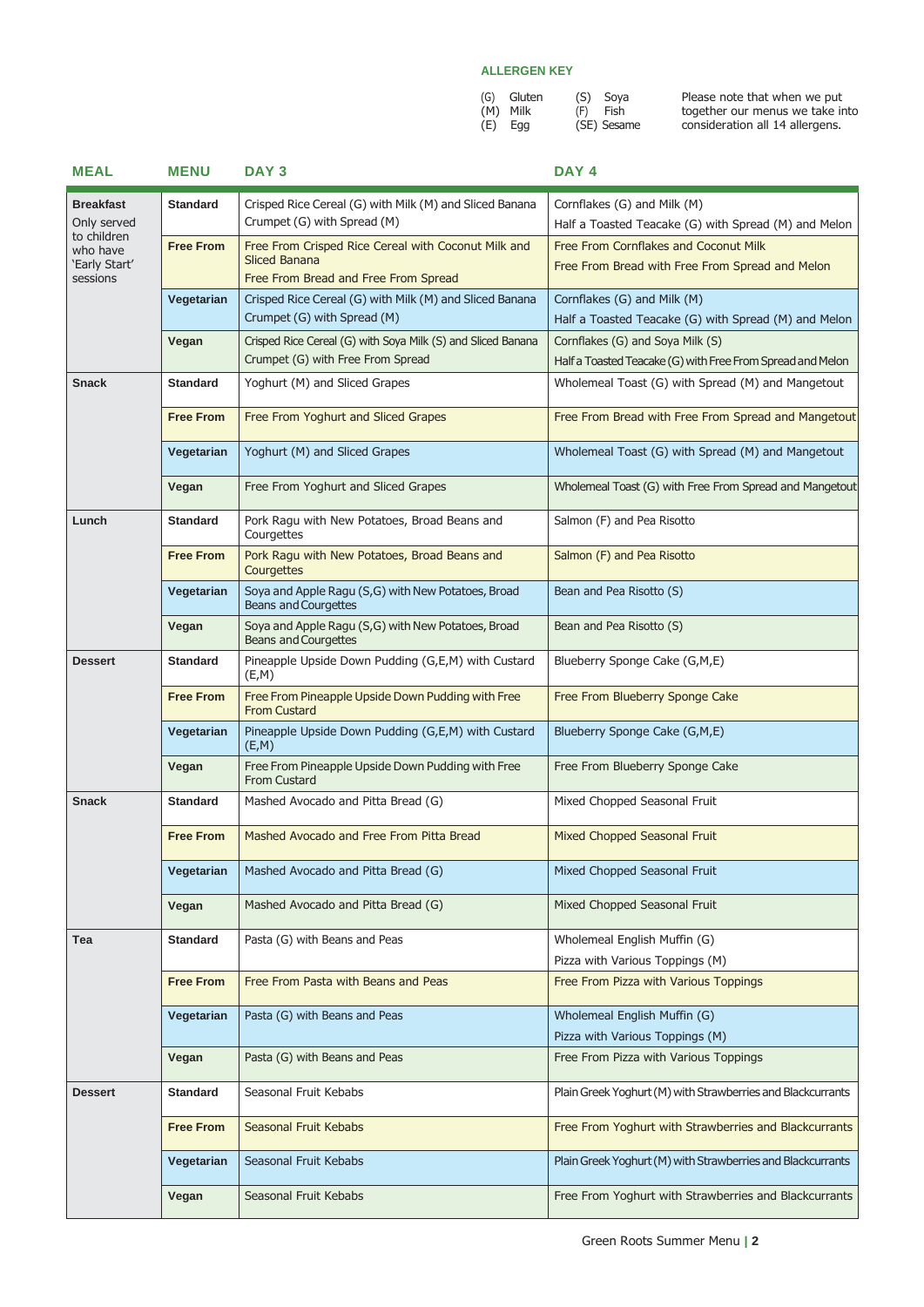| (G) Gluten | (S) Soya    |
|------------|-------------|
| (M) Milk   | (F) Fish    |
| $(E)$ Egg  | (SE) Sesame |

| <b>MEAL</b>                                             | <b>MENU</b>      | DAY <sub>5</sub>                                                                  | DAY <sub>6</sub>                                                                        |
|---------------------------------------------------------|------------------|-----------------------------------------------------------------------------------|-----------------------------------------------------------------------------------------|
| <b>Breakfast</b>                                        | <b>Standard</b>  | Toasted English Muffin (G) with Spread (M) and Poached<br>Egg $(E)$               | Crisped Rice Cereal (G) with Milk (M) and Grapes                                        |
| Only served<br>to children<br>who have<br>'Early Start' |                  |                                                                                   | Wholemeal Toast (G) and Spread (M)                                                      |
|                                                         | <b>Free From</b> | Free From Bread with Free From Spread and Avocado                                 | Free From Crisped Rice Cereal with Coconut Milk<br>Free From Bread and Free From Spread |
| sessions                                                |                  |                                                                                   |                                                                                         |
|                                                         | Vegetarian       | Toasted English Muffin (G) with Spread (M) and Poached<br>Egg $(E)$               | Crisped Rice Cereal (G) with Milk (M) and Grapes<br>Wholemeal Toast (G) and Spread (M)  |
|                                                         | Vegan            | Toasted English Muffin (G) with Free From Spread and                              | Crisped Rice Cereal (G) with Soya Milk (S)                                              |
|                                                         |                  | Avocado                                                                           | Wholemeal Toast (G) and Free From Spread                                                |
| <b>Snack</b>                                            | <b>Standard</b>  | <b>Banana Slices</b>                                                              | Beanie Dip and Breadsticks (G)                                                          |
|                                                         | <b>Free From</b> | <b>Banana Slices</b>                                                              | Beanie Dip and Free From Breadsticks                                                    |
|                                                         |                  |                                                                                   |                                                                                         |
|                                                         | Vegetarian       | <b>Banana Slices</b>                                                              | Beanie Dip and Breadsticks (G)                                                          |
|                                                         | Vegan            | <b>Banana Slices</b>                                                              | Beanie Dip and Breadsticks (G)                                                          |
| Lunch                                                   | <b>Standard</b>  | Bean and Veggie Sausage Wholemeal Pasta (G) Bake                                  | BBQ Chicken with New Potatoes and Roast Vegetables                                      |
|                                                         | <b>Free From</b> | Bean and Veggie Sausage Free From Pasta Bake                                      | BBQ Chicken with New Potatoes and Roast Vegetables                                      |
|                                                         | Vegetarian       | Bean and Veggie Sausage Wholemeal Pasta (G) Bake                                  | BBQ Tofu with New Potatoes and Roast Vegetables                                         |
|                                                         | Vegan            | Bean and Veggie Sausage Wholemeal Pasta (G) Bake                                  | BBQ Tofu with New Potatoes and Roast Vegetables                                         |
| <b>Dessert</b>                                          | <b>Standard</b>  | Plain Greek Yoghurt (M) with Raspberry Puree                                      | Lemon and Sultana Cake (G,M,E)                                                          |
|                                                         | <b>Free From</b> | Free From Yogurt with Raspberry Puree                                             | Free From Lemon and Sultana Cake                                                        |
|                                                         | Vegetarian       | Plain Greek Yoghurt (M) with Raspberry Puree                                      | Lemon and Sultana Cake (G,M,E)                                                          |
|                                                         | Vegan            | Free From Yogurt with Raspberry Puree                                             | Free From Lemon and Sultana Cake                                                        |
| <b>Snack</b>                                            | <b>Standard</b>  | Cucumber and Carrots Sticks with Crackers (G) and<br>Cream Cheese (M)             | <b>Nectarine Slices</b>                                                                 |
|                                                         | <b>Free From</b> | Cucumber and Carrots Sticks with Free From Crackers<br>and Free From Cream Cheese | <b>Nectarine Slices</b>                                                                 |
|                                                         | Vegetarian       | Cucumber and Carrots Sticks with Crackers (G) and<br>Cream Cheese (M)             | <b>Nectarine Slices</b>                                                                 |
|                                                         | Vegan            | Cucumber and Carrots Sticks with Crackers (G) and<br>Free From Cream Cheese       | <b>Nectarine Slices</b>                                                                 |
| Tea                                                     | <b>Standard</b>  | Bean and Vegetable Enchiladas (G,M)                                               | Couscous (G,M) and Chickpea Salad                                                       |
|                                                         | <b>Free From</b> | Bean and Vegetable Free From Tortillas with Free From<br>Cheese                   | Quinoa and Chickpea Salad                                                               |
|                                                         | Vegetarian       | Bean and Vegetable Enchiladas (G,M)                                               | Couscous (G,M) and Chickpea Salad                                                       |
|                                                         | Vegan            | Bean and Vegetable Enchiladas (G) with Free From<br>Cheese                        | Quinoa and Chickpea Salad                                                               |
| <b>Dessert</b>                                          | <b>Standard</b>  | Pineapple Slices                                                                  | Strawberry Frozen Yoghurt (M)                                                           |
|                                                         | <b>Free From</b> | <b>Pineapple Slices</b>                                                           | Free From Yoghurt                                                                       |
|                                                         | Vegetarian       | <b>Pineapple Slices</b>                                                           | Strawberry Frozen Yoghurt (M)                                                           |
|                                                         | Vegan            | Pineapple Slices                                                                  | Free From Yoghurt                                                                       |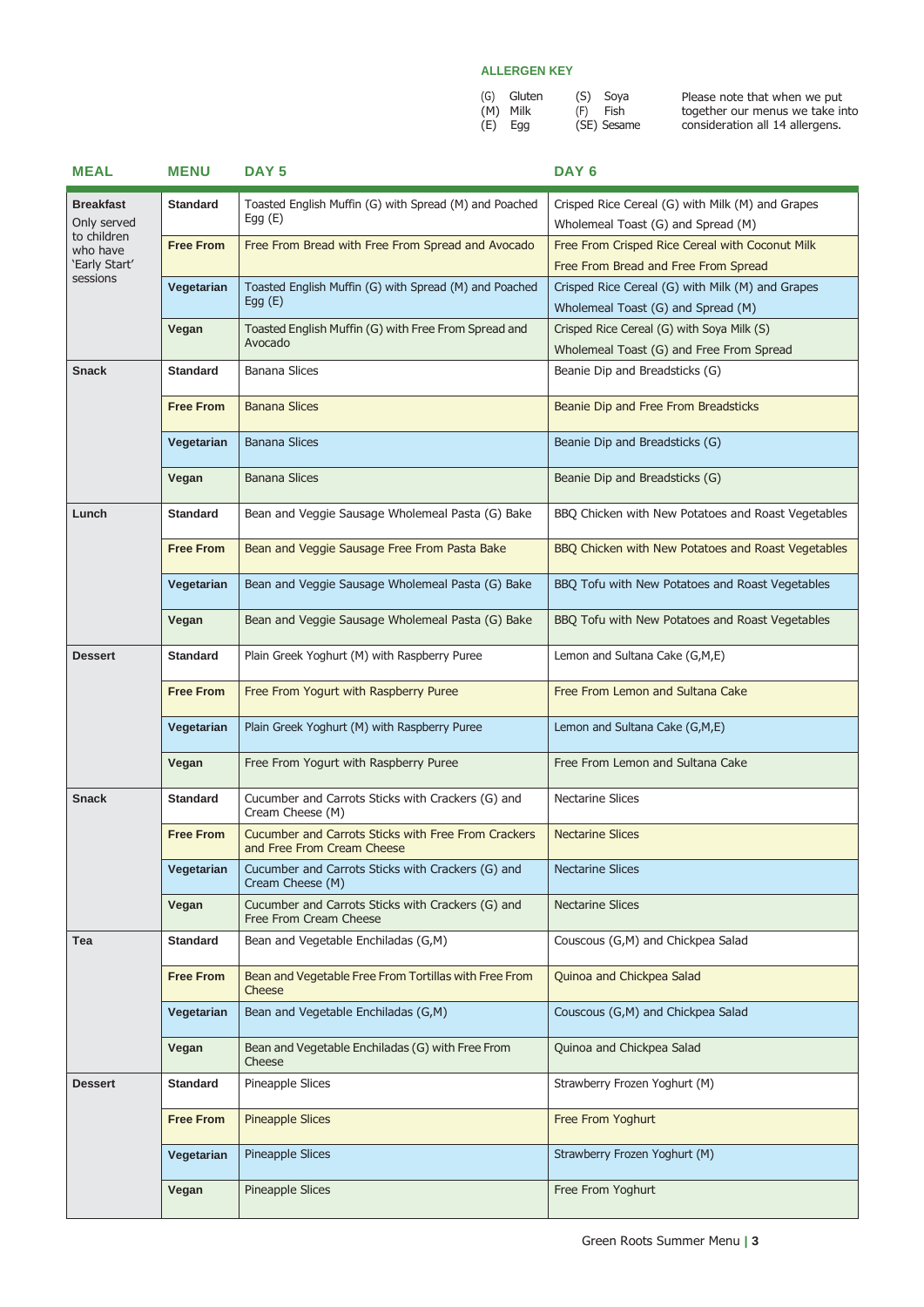| (G) Gluten | (S) Soya    |
|------------|-------------|
| (M) Milk   | (F) Fish    |
| (E) Egg    | (SE) Sesame |

| <b>MEAL</b>                     | <b>MENU</b>      | DAY 7                                                                                 | DAY <sub>8</sub>                                                                   |
|---------------------------------|------------------|---------------------------------------------------------------------------------------|------------------------------------------------------------------------------------|
| <b>Breakfast</b><br>Only served | <b>Standard</b>  | Berries and Yoghurt (M) with Toasted Oats (G) and<br>Cornflakes (G)                   | Wheat Bisks (G) with Milk (M) and Kiwi Fruit<br>Wholemeal Toast (G) and Spread (M) |
| to children                     |                  |                                                                                       |                                                                                    |
| who have<br>'Early Start'       | <b>Free From</b> | Berries and Free From Yoghurt with Free From Toasted<br>Oats and Free From Cornflakes | Nutri-Brex with Coconut Milk and Kiwi Fruit                                        |
| sessions                        |                  |                                                                                       | Free From Bread and Free From Spread                                               |
|                                 | Vegetarian       | Berries and Yoghurt (M) with Toasted Oats (G) and<br>Cornflakes (G)                   | Wheat Bisks (G) with Milk (M) and Kiwi Fruit                                       |
|                                 |                  |                                                                                       | Wholemeal Toast (G) and Spread (M)                                                 |
|                                 | Vegan            | Berries and Free From Yoghurt with Toasted Oats (G)<br>and Cornflakes (G)             | Wheat Bisks (G) with Soya Milk (S)                                                 |
|                                 |                  |                                                                                       | Wholemeal Toast (G) and Free From Spread                                           |
| <b>Snack</b>                    | <b>Standard</b>  | Pepper Sticks and Tomato Slices                                                       | Breadsticks (G) and Mixed Vegetable Sticks                                         |
|                                 | <b>Free From</b> | Pepper Sticks and Tomato Slices                                                       | Free From Breadsticks and Mixed Vegetable Sticks                                   |
|                                 | Vegetarian       | Pepper Sticks and Tomato Slices                                                       | Breadsticks (G) and Mixed Vegetable Sticks                                         |
|                                 | Vegan            | Pepper Sticks and Tomato Slices                                                       | Breadsticks (G) and Mixed Vegetable Sticks                                         |
| Lunch                           | <b>Standard</b>  | Beef and Spinach Curry with White Rice and Naan<br>Bread (G)                          | Steamed Cod (F) in a Tomato and Pepper Sauce,<br>Couscous (G) and Green Beans      |
|                                 | <b>Free From</b> | Beef and Spinach Curry with White Rice and Free From<br>Naan Bread                    | Steamed Cod (F) in a Tomato and Pepper Sauce,<br><b>Ouinoa and Green Beans</b>     |
|                                 | Vegetarian       | Chickpea and Spinach Curry with White Rice and Naan<br>Bread (G)                      | Tofu (S) in a Tomato and Pepper Sauce, Couscous (G)<br>and Green Beans             |
|                                 | Vegan            | Chickpea and Spinach Curry with White Rice and Free<br>From Naan Bread                | Tofu (S) in a Tomato and Pepper Sauce, Couscous (G)<br>and Green Beans             |
| <b>Dessert</b>                  | <b>Standard</b>  | Seasonal Fruit Salad                                                                  | Rice Pudding (M) and Raspberries                                                   |
|                                 | <b>Free From</b> | Seasonal Fruit Salad                                                                  | Free From Rice Pudding and Raspberries                                             |
|                                 | Vegetarian       | Seasonal Fruit Salad                                                                  | Rice Pudding (M) and Raspberries                                                   |
|                                 | Vegan            | Seasonal Fruit Salad                                                                  | Free From Rice Pudding and Raspberries                                             |
| <b>Snack</b>                    | <b>Standard</b>  | Oatcakes (G) and Cream Cheese (M)                                                     | <b>Cucumber and Carrot Sticks</b>                                                  |
|                                 | <b>Free From</b> | Free From Oatcakes and Free From Cream Cheese                                         | <b>Cucumber and Carrot Sticks</b>                                                  |
|                                 | Vegetarian       | Oatcakes (G) and Cream Cheese (M)                                                     | <b>Cucumber and Carrot Sticks</b>                                                  |
|                                 | Vegan            | Oatcakes (G) and Free From Cream Cheese                                               | <b>Cucumber and Carrot Sticks</b>                                                  |
| Tea                             | <b>Standard</b>  | Tuna Pâté (F,M) on White Toast (G) with Grilled Tomatoes                              | Billy Can Beans (G) with Wholemeal Pasta (G)                                       |
|                                 | <b>Free From</b> | Free From Bread with Grilled Tomatoes                                                 | Free From Sausage with Free From Pasta                                             |
|                                 | Vegetarian       | Pinto Bean Spread (SE) on White Toast (G) with Grilled<br><b>Tomatoes</b>             | Billy Can Beans (G) with Wholemeal Pasta (G)                                       |
|                                 | Vegan            | Pinto Bean Spread (SE) on White Toast (G) with Grilled<br><b>Tomatoes</b>             | Vegan Meatballs (S,G) with Wholemeal Pasta (G)                                     |
| <b>Dessert</b>                  | <b>Standard</b>  | Apple Slices and Dates                                                                | Semolina (G,M) and Nectarine Compote                                               |
|                                 | <b>Free From</b> | <b>Apple Slices and Dates</b>                                                         | Free From Muffin                                                                   |
|                                 | Vegetarian       | Apple Slices and Dates                                                                | Semolina (G,M) and Nectarine Compote                                               |
|                                 | Vegan            | Apple Slices and Dates                                                                | Free From Muffin                                                                   |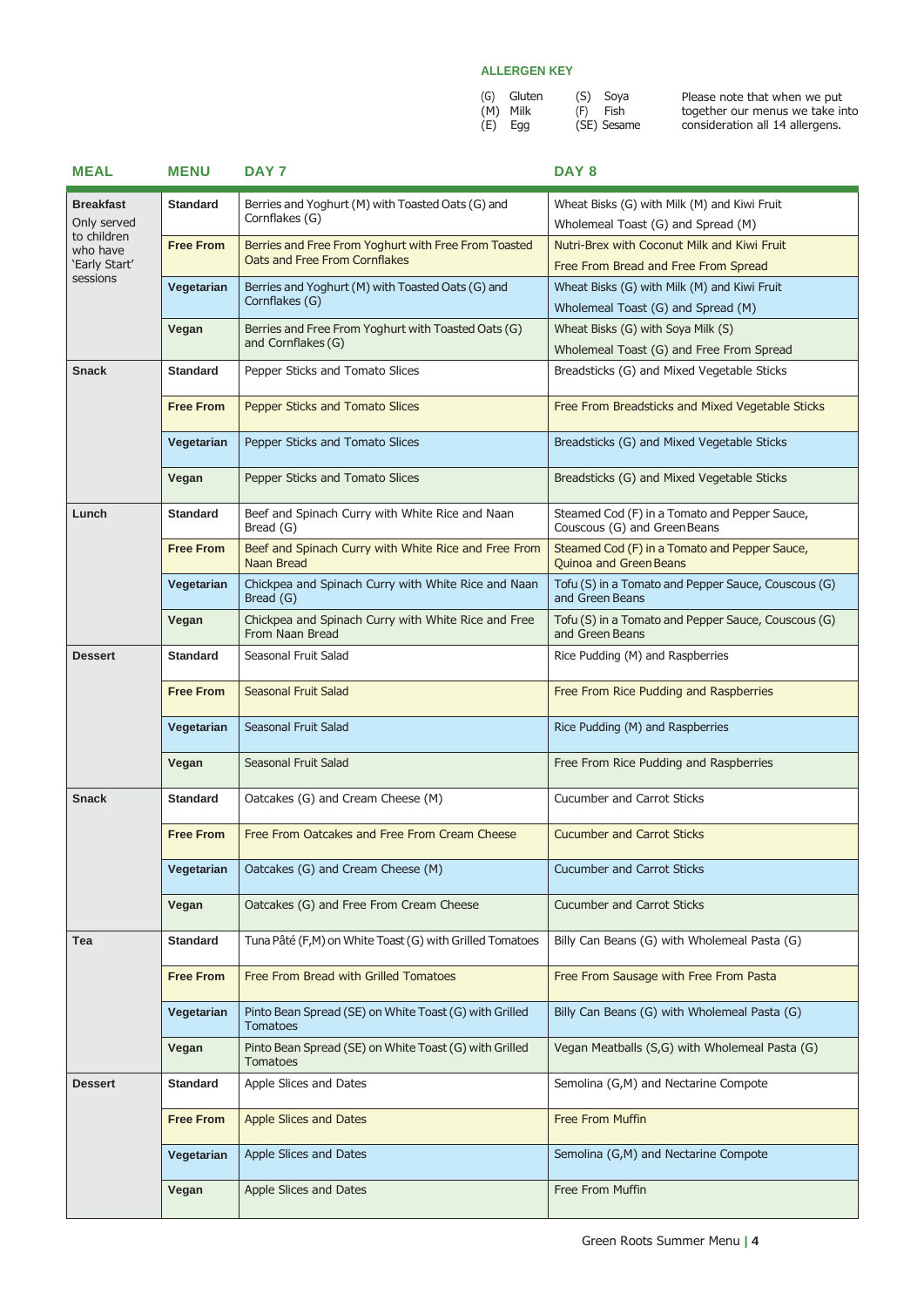| (G) Gluten | (S) Soya    |
|------------|-------------|
| (M) Milk   | (F) Fish    |
| $(E)$ Egg  | (SE) Sesame |

| <b>MEAL</b>               | <b>MENU</b>      | DAY <sub>9</sub>                                                                           | <b>DAY 10</b>                                                               |
|---------------------------|------------------|--------------------------------------------------------------------------------------------|-----------------------------------------------------------------------------|
| <b>Breakfast</b>          | <b>Standard</b>  | Crisped Rice Cereal (G) with Milk (M) and Sliced Banana                                    | Cornflakes (G) and Milk (M)                                                 |
| Only served               |                  | Crumpet (G) with Spread (M)                                                                | Half a Toasted Teacake (G) with Spread (M) and Melon                        |
| to children<br>who have   | <b>Free From</b> | Free From Crisped Rice Cereal with Coconut Milk and                                        | Free From Cornflakes and Coconut Milk                                       |
| 'Early Start'<br>sessions |                  | <b>Sliced Banana</b><br>Free From Bread with Free From Spread                              | Free From Bread with Free From Spread and Melon                             |
|                           | Vegetarian       | Crisped Rice Cereal (G) with Milk (M) and Sliced Banana                                    | Cornflakes (G) and Milk (M)                                                 |
|                           |                  | Crumpet (G) with Spread (M)                                                                | Half a Toasted Teacake (G) with Spread (M) and Melon                        |
|                           | Vegan            | Crisped Rice Cereal (G) with Soya Milk (S) and Sliced                                      | Cornflakes (G) and Soya Milk (S)                                            |
|                           |                  | <b>Banana</b><br>Crumpet (G) with Free From Spread                                         | Half a Toasted Teacake (G) with Free From Spread<br>and Melon               |
| <b>Snack</b>              | <b>Standard</b>  | <b>Banana Slices</b>                                                                       | Wholemeal Toast (G) with Spread (M) and Kiwi Fruit<br>Quarters              |
|                           | <b>Free From</b> | <b>Banana Slices</b>                                                                       | Free From Bread with Free From Spread and Kiwi Fruit<br>Quarters            |
|                           | Vegetarian       | <b>Banana Slices</b>                                                                       | Wholemeal Toast (G) with Spread (M) and Kiwi Fruit<br>Quarters              |
|                           | Vegan            | <b>Banana Slices</b>                                                                       | Wholemeal Toast (G) with Free From Spread and Kiwi<br><b>Fruit Quarters</b> |
| Lunch                     | <b>Standard</b>  | Vegetable and Red Lentil Dhansak with Brown Rice                                           | Turkey Meatballs with Pasta (G)                                             |
|                           | <b>Free From</b> | Vegetable and Red Lentil Dhansak with Brown Rice                                           | Turkey Meatballs with Free From Pasta                                       |
|                           | Vegetarian       | Vegetable and Red Lentil Dhansak with Brown Rice                                           | Vegan Meatballs (S,G) with Pasta (G)                                        |
|                           | Vegan            | Vegetable and Red Lentil Dhansak with Brown Rice                                           | Vegan Meatballs (S,G) with Pasta (G)                                        |
| <b>Dessert</b>            | <b>Standard</b>  | Fruit, Jelly and Ice Cream (M,E)                                                           | Peach Fool Ripple (M)                                                       |
|                           | <b>Free From</b> | Fruit, Jelly and Free From Ice Cream                                                       | <b>Peach Slices</b>                                                         |
|                           | Vegetarian       | Fruit, Jelly and Ice Cream (M,E)                                                           | Peach Fool Ripple (M)                                                       |
|                           | Vegan            | Vegetarian Fruit Jelly and Free From Ice Cream                                             | <b>Peach Slices</b>                                                         |
| <b>Snack</b>              | <b>Standard</b>  | Crackers (G), Tzatziki (M) and Tomato Slices                                               | Melon and Blueberries                                                       |
|                           | <b>Free From</b> | Free From Crackers, Free From Cream Cheese and<br><b>Tomato Slices</b>                     | <b>Melon and Blueberries</b>                                                |
|                           | Vegetarian       | Crackers (G), Tzatziki (M) and Tomato Slices                                               | Melon and Blueberries                                                       |
|                           | Vegan            | Crackers (G), Free From Cream Cheese and Tomato<br><b>Slices</b>                           | Melon and Blueberries                                                       |
| Tea                       | <b>Standard</b>  | Lemon Chicken Wrap (G,M) with Lettuce and<br>Cucumber                                      | Pea and Asparagus Frittata (E) with New Potato Salad                        |
|                           | <b>Free From</b> | Lemon Chicken in a Free From Wrap, with Free From<br>Cream Cheese and Lettuce and Cucumber | <b>Risotto</b>                                                              |
|                           | Vegetarian       | Lemon Soya Wrap (S) with Free From Cream Cheese<br>and Lettuce and Cucumber                | Pea and Asparagus Frittata (E) with New Potato Salad                        |
|                           | Vegan            | Lemon Soya Wrap (S) with Free From Cream Cheese<br>and Lettuce and Cucumber                | <b>Risotto</b>                                                              |
| <b>Dessert</b>            | <b>Standard</b>  | Grapes and Melon                                                                           | <b>Banana Slices</b>                                                        |
|                           | <b>Free From</b> | <b>Grapes and Melon</b>                                                                    | <b>Banana Slices</b>                                                        |
|                           | Vegetarian       | Grapes and Melon                                                                           | <b>Banana Slices</b>                                                        |
|                           | Vegan            | Grapes and Melon                                                                           | <b>Banana Slices</b>                                                        |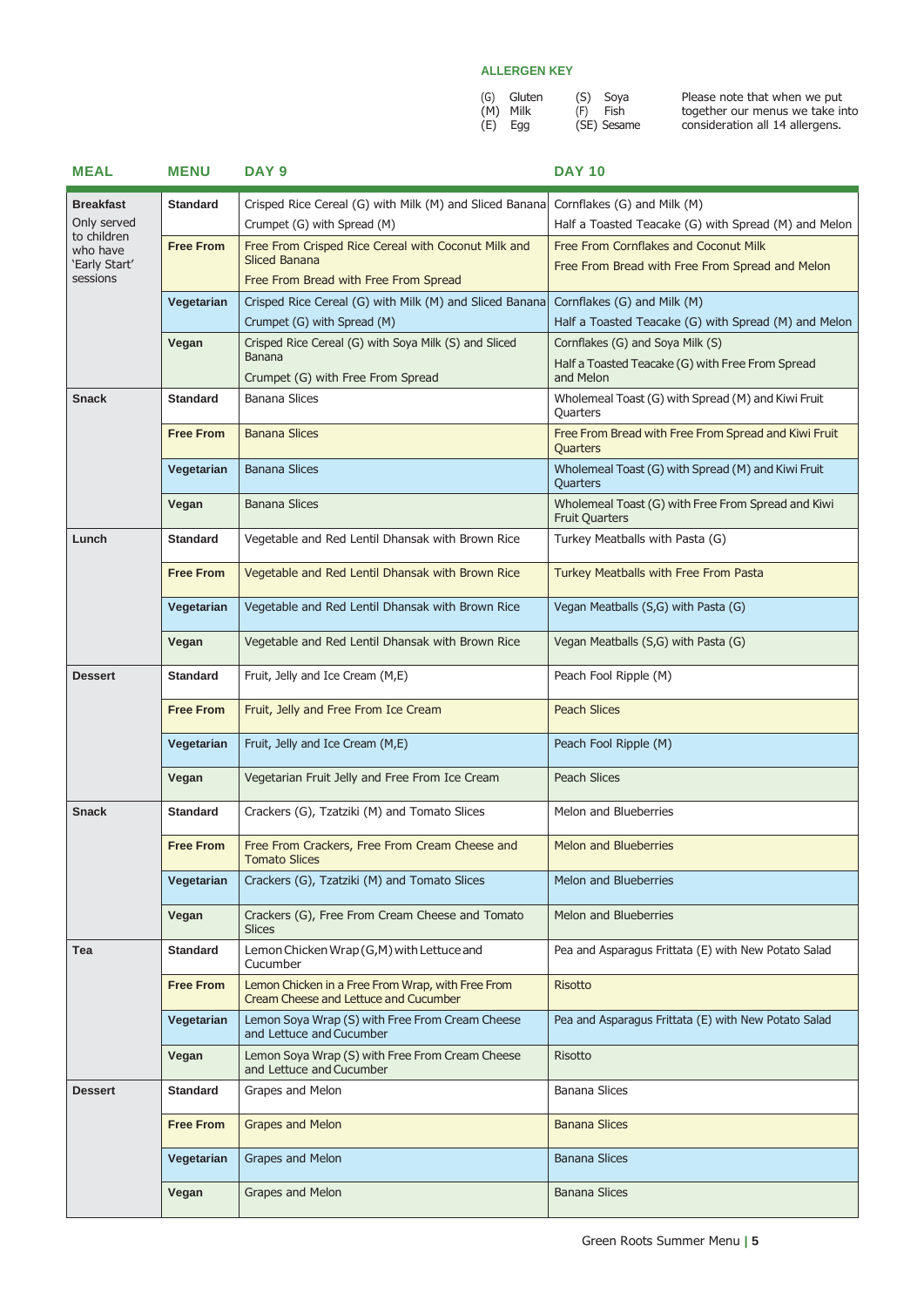(S) Soya (F) Fish (SE) Sesame

| (G) | Gluten |  |
|-----|--------|--|
| (M) | Milk   |  |
| (E) | Egg    |  |

| <b>MEAL</b>                              | <b>MENU</b>      | <b>DAY 11</b>                                                               |
|------------------------------------------|------------------|-----------------------------------------------------------------------------|
| <b>Breakfast</b><br>Only served          | <b>Standard</b>  | Toasted English Muffin (G) with Spread (M), Egg (E) and<br><b>Mushrooms</b> |
| to children<br>who have<br>'Early Start' | <b>Free From</b> | Free From Bread with Free From Spread and<br><b>Mushrooms</b>               |
| sessions                                 | Vegetarian       | Toasted English Muffin (G) with Spread (M), Egg (E) and<br><b>Mushrooms</b> |
|                                          | Vegan            | Toasted English Muffin (G) with Free From Spread and<br><b>Mushrooms</b>    |
| <b>Snack</b>                             | <b>Standard</b>  | Bagel (G) and Cream Cheese (M)                                              |
|                                          | <b>Free From</b> | Free From Bagel and Free From Cream Cheese                                  |
|                                          | Vegetarian       | Bagel (G) and Cream Cheese (M)                                              |
|                                          | Vegan            | Bagel (G) and Free From Cream Cheese                                        |
| Lunch                                    | <b>Standard</b>  | Gammon with Parsley Sauce (G,M), New Potatoes<br>and Green Beans            |
|                                          | <b>Free From</b> | Gammon with Free From Parsley Sauce, New Potatoes<br>and Green Beans        |
|                                          | Vegetarian       | Tofu with Free From Parsley Sauce, New Potatoes<br>and Green Beans          |
|                                          | Vegan            | Tofu with Free From Parsley Sauce, New Potatoes<br>and Green Beans          |
| <b>Dessert</b>                           | <b>Standard</b>  | Seasonal Fruit Platter                                                      |
|                                          | <b>Free From</b> | Seasonal Fruit Platter                                                      |
|                                          | Vegetarian       | Seasonal Fruit Platter                                                      |
|                                          | Vegan            | Seasonal Fruit Platter                                                      |
| <b>Snack</b>                             | <b>Standard</b>  | Pitta Bread (G) and Tuna Dip (F,M,E)                                        |
|                                          | <b>Free From</b> | Free From Pitta Bread and Lentil Dip                                        |
|                                          | Vegetarian       | Pitta Bread (G) and Lentil Dip                                              |
|                                          | Vegan            | Pitta Bread (G) and Lentil Dip                                              |
| Tea                                      | Standard         | Salmon (F) and Broccoli Pasta (G,M) with Sweetcorn                          |
|                                          | <b>Free From</b> | Salmon (F) and Broccoli Free From Pasta with Sweetcorn                      |
|                                          | Vegetarian       | Lentil and Broccoli Pasta (G) with Sweetcorn                                |
|                                          | Vegan            | Lentil and Broccoli Pasta (G) with Sweetcorn                                |
| <b>Dessert</b>                           | Standard         | Apple Slices and Raisins                                                    |
|                                          | <b>Free From</b> | Apple Slices and Raisins                                                    |
|                                          | Vegetarian       | Apple Slices and Raisins                                                    |
|                                          | Vegan            | Apple Slices and Raisins                                                    |
|                                          |                  |                                                                             |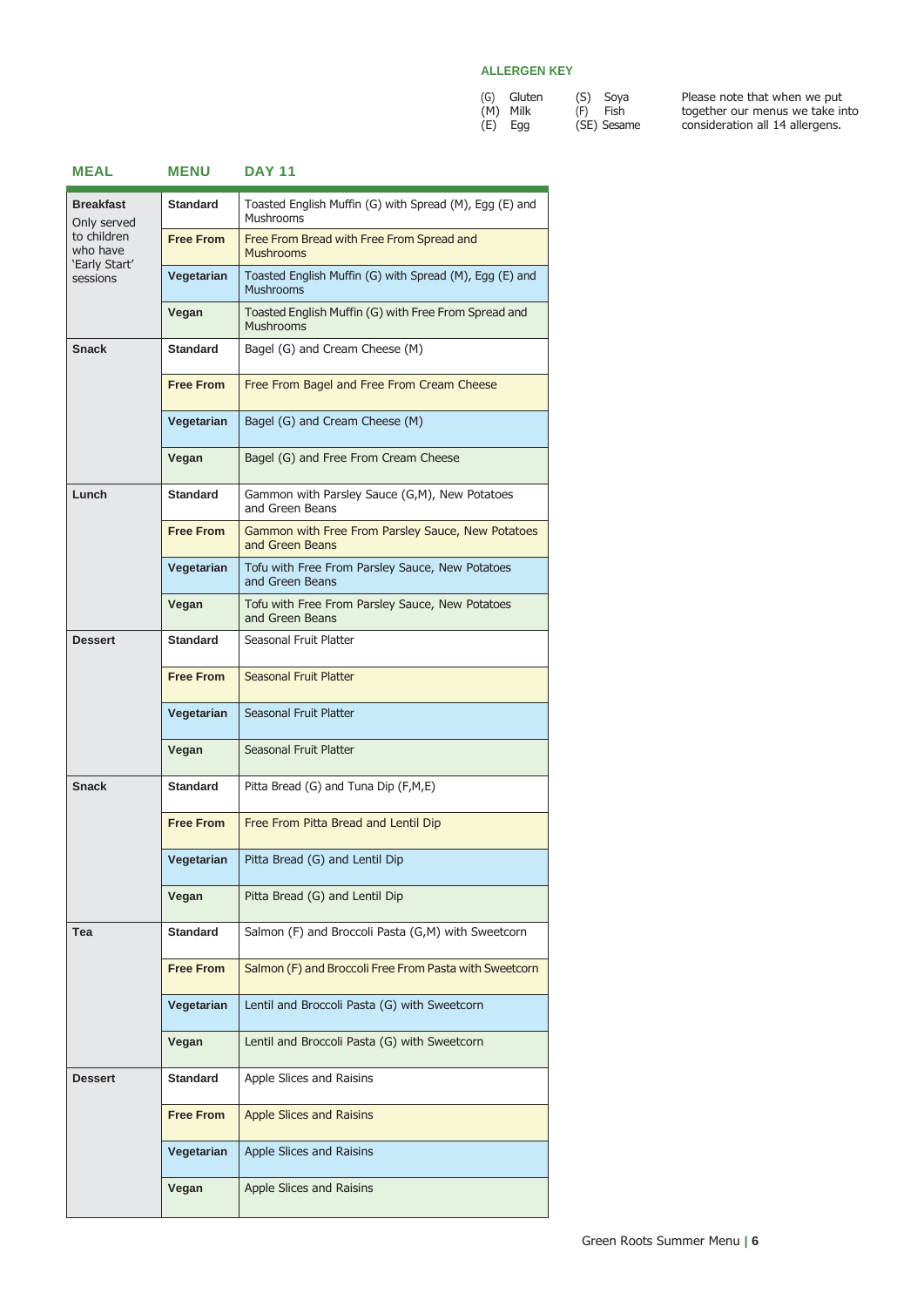# Green Roots Nursery **WinterMenu**

### **ALLERGEN KEY**

|     | (G) Gluten | (S) Soya    |
|-----|------------|-------------|
| (M) | Milk       | $(F)$ Fish  |
|     | (E) Egg    | (SE) Sesame |

Soya

| <b>MEAL</b>                | <b>MENU</b>      | DAY <sub>1</sub>                                                     | DAY <sub>2</sub>                                                           |
|----------------------------|------------------|----------------------------------------------------------------------|----------------------------------------------------------------------------|
| <b>Breakfast</b>           | <b>Standard</b>  | Wheat Bisks (G) with Yoghurt (M) and Dried Apricots                  | Cornflakes (G) and Milk (M)                                                |
| Only served<br>to children |                  | White Toast (G) and Spread (M)                                       | Wholemeal Toast (G) with Spread (M), Tomatoes and<br>Mushrooms             |
| who have<br>'Early Start'  | <b>Free From</b> | Nutri-Brex with Coconut Milk and Dried Apricots                      | Free From Cornflakes and Coconut Milk                                      |
| sessions                   |                  | Free From Bread and Free From Spread                                 | Free From Bread with Spread, Tomatoes and Mushrooms                        |
|                            | Vegetarian       | Wheat Bisks (G) with Yoghurt (M) and Dried Apricots                  | Cornflakes (G) and Milk (M)                                                |
|                            |                  | White Toast (G) and Spread (M)                                       | Wholemeal Toast (G) with Spread (M), Tomatoes and<br><b>Mushrooms</b>      |
|                            | Vegan            | Wheat Bisks (G) with Soya Milk (S) and Dried Apricots                | Cornflakes (G) and Soya Milk (S)                                           |
|                            |                  | White Toast (G) and Free From Spread                                 | Wholemeal Toast (G) with Free From Spread, Tomatoes<br>and Mushrooms       |
| <b>Snack</b>               | <b>Standard</b>  | Toasted English Muffin (G) and Spread (M) with a Clementine          | Runner Beans with Bean Dip                                                 |
|                            | <b>Free From</b> | Free From Bread and Free From Spread with a Clementine               | Runner Beans with Bean Dip                                                 |
|                            | Vegetarian       | Toasted English Muffin (G) and Spread (M) with a Clementine          | Runner Beans with Bean Dip                                                 |
|                            | Vegan            | Toasted English Muffin (G) and Free From Spread with a<br>Clementine | Runner Beans with Bean Dip                                                 |
| Lunch                      | <b>Standard</b>  | Haddock & Salmon Pie (F) with Red Cabbage and<br><b>Runner Beans</b> | Lamb Tagine with Vegetable Couscous (G)                                    |
|                            | <b>Free From</b> | Haddock & Salmon Pie (F) with Red Cabbage and<br><b>Runner Beans</b> | Lamb Tagine with Vegetable Quinoa                                          |
|                            | Vegetarian       | Mixed Bean Pie with Red Cabbage and Runner Beans                     | Squash Tagine with Vegetable Couscous (G)                                  |
|                            | Vegan            | Mixed Bean Pie with Red Cabbage and Runner Beans                     | Squash Tagine with Vegetable Couscous (G)                                  |
| <b>Dessert</b>             | <b>Standard</b>  | Eve's Pudding and Custard (G,E,M)                                    | Warm Winter Fruit Salad and Vanilla Sauce (E,M)                            |
|                            | <b>Free From</b> | Free From Apple Sponge                                               | <b>Warm Winter Fruit Salad</b>                                             |
|                            | Vegetarian       | Eve's Pudding and Custard (G,E,M)                                    | Warm Winter Fruit Salad and Vanilla Sauce (E,M)                            |
|                            | Vegan            | Free From Apple Sponge                                               | Warm Winter Fruit Salad                                                    |
| <b>Snack</b>               | <b>Standard</b>  | Tomato Slices and Cheese cut into Sticks (M)                         | Rice Cakes with Pear                                                       |
|                            | <b>Free From</b> | Tomato Slices and Free From Cheese cut into Sticks                   | <b>Rice Cakes with Pear</b>                                                |
|                            | Vegetarian       | Tomato Slices and Cheese cut into Sticks (M)                         | <b>Rice Cakes with Pear</b>                                                |
|                            | Vegan            | Tomato Slices and Free From Cheese cut into Sticks                   | Rice Cakes with Pear                                                       |
| Tea                        | <b>Standard</b>  | Couscous (G) with Chicken, Beetroot and Mixed Salad                  | Tuna Mayonnaise (E) with a Jacket Potato and Carrot<br>and Cucumber Sticks |
|                            | <b>Free From</b> | Quinoa with Chicken, Beetroot and Mixed Salad                        | Tuna Jacket Potato and Carrot and Cucumber Sticks                          |
|                            | Vegetarian       | Couscous (G) with Beetroot and Mixed Salad                           | Baked Bean Jacket Potato and Carrot and Cucumber<br><b>Sticks</b>          |
|                            | Vegan            | Couscous (G) with Beetroot and Mixed Salad                           | Baked Bean Jacket Potato and Carrot and Cucumber<br><b>Sticks</b>          |
| <b>Dessert</b>             | <b>Standard</b>  | Seasonal Fruit Salad                                                 | Bananas and Custard (E,M)                                                  |
|                            | <b>Free From</b> | <b>Seasonal Fruit Salad</b>                                          | <b>Sliced Bananas</b>                                                      |
|                            | Vegetarian       | Seasonal Fruit Salad                                                 | Bananas and Custard (E,M)                                                  |
|                            | Vegan            | Seasonal Fruit Salad                                                 | Sliced Bananas                                                             |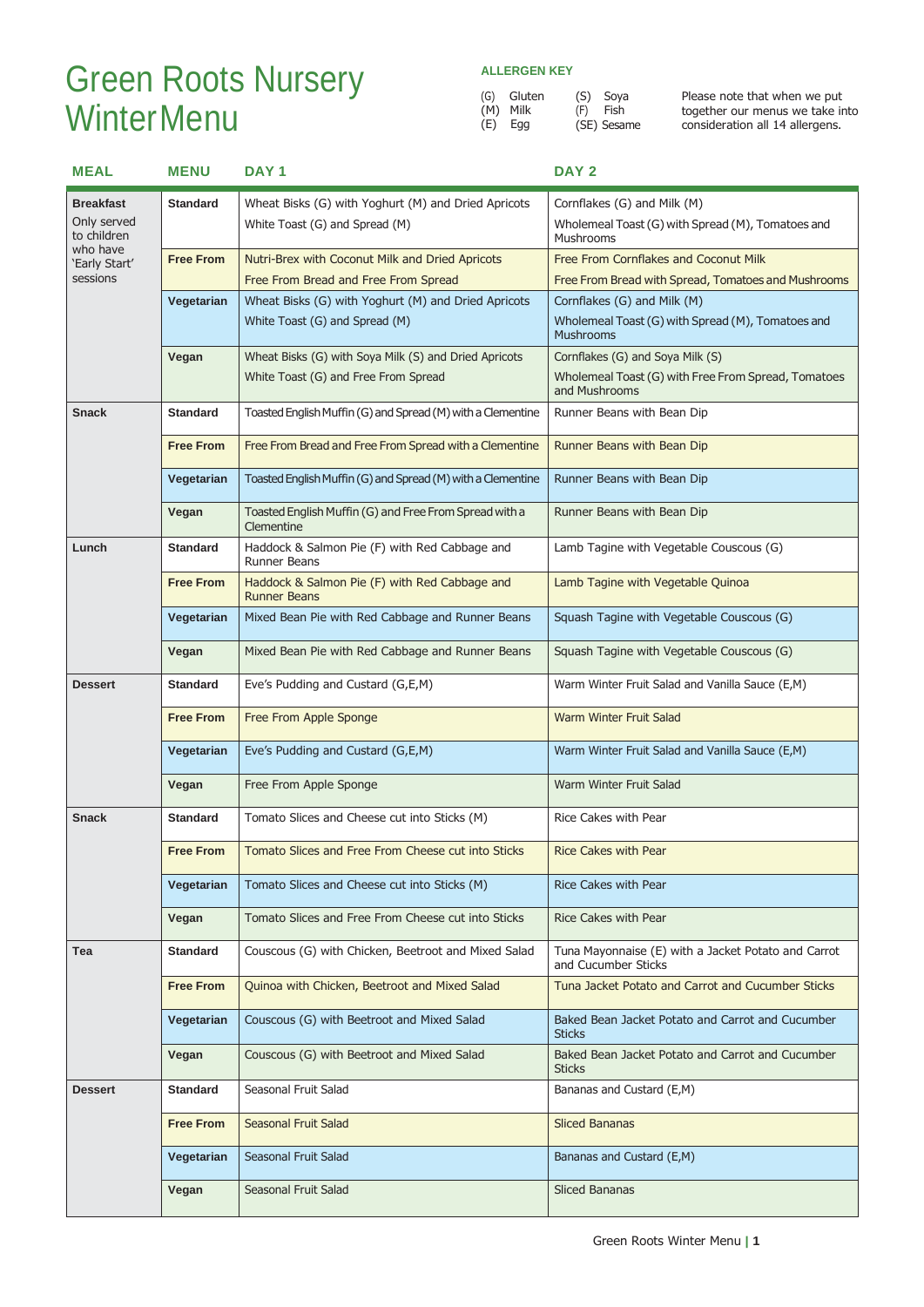| (G) Gluten | (S) Soya    |
|------------|-------------|
| (M) Milk   | (F) Fish    |
| $(E)$ Egg  | (SE) Sesame |

| <b>MEAL</b>             | <b>MENU</b>      | DAY <sub>3</sub>                                                              | DAY 4                                         |
|-------------------------|------------------|-------------------------------------------------------------------------------|-----------------------------------------------|
| <b>Breakfast</b>        | <b>Standard</b>  | Porridge (G,M) with Raisins                                                   | Malt Wheat Cereal (G) and Milk (M)            |
| Only served             |                  | Sliced Banana                                                                 | Crumpet (G) with Spread (M) and Pear          |
| to children<br>who have | <b>Free From</b> | Free From Porridge with Raisins                                               | Free From Nutri-Brex and Coconut Milk         |
| 'Early Start'           |                  | <b>Sliced Banana</b>                                                          | Pear                                          |
| sessions                | Vegetarian       | Porridge (G,M) with Raisins                                                   | Malt Wheat Cereal (G) and Milk (M)            |
|                         |                  | Sliced Banana                                                                 | Crumpet (G) with Spread (M) and Pear          |
|                         | Vegan            | Porridge (G) with Soya Milk (S) and Raisins                                   | Malt Wheat Cereal (G) and Soya Milk (S)       |
|                         |                  |                                                                               | Crumpet (G) with Free From Spread and Pear    |
| <b>Snack</b>            | <b>Standard</b>  | Rice Cakes with Beetroot Dip                                                  | Banana                                        |
|                         |                  |                                                                               |                                               |
|                         | <b>Free From</b> | Rice Cakes with Beetroot Dip                                                  | Banana                                        |
|                         | Vegetarian       | Rice Cakes with Beetroot Dip                                                  | Banana                                        |
|                         |                  |                                                                               |                                               |
|                         | Vegan            | Rice Cakes with Beetroot Dip                                                  | <b>Banana</b>                                 |
| Lunch                   | <b>Standard</b>  | Pork Meatballs with Spaghetti (G), Peas and Carrots                           | Chickpea and Vegetable Biryani                |
|                         | <b>Free From</b> | Pork Meatballs with Free From Pasta, Peas and Carrots                         | Chickpea and Vegetable Biryani                |
|                         | Vegetarian       | Vegan Meatballs with Spaghetti (G), Peas and Carrots                          | Chickpea and Vegetable Biryani                |
|                         | Vegan            | Vegan Meatballs with Spaghetti (G), Peas and Carrots                          | Chickpea and Vegetable Biryani                |
| <b>Dessert</b>          | <b>Standard</b>  | Seasonal Fruit Salad                                                          | Mandarin Jelly                                |
|                         | <b>Free From</b> | Seasonal Fruit Salad                                                          | Mandarin Jelly                                |
|                         | Vegetarian       | Seasonal Fruit Salad                                                          | Mandarin Jelly                                |
|                         | Vegan            | Seasonal Fruit Salad                                                          | Vegan Orange Jelly                            |
| <b>Snack</b>            | <b>Standard</b>  | Oatcake (G) and Satsuma                                                       | Baby Corn, Crackers (G) and Spread (M)        |
|                         | <b>Free From</b> | Free From Oatcake and Satsuma                                                 | Baby Corn, Rice Cakes and Free From Spread    |
|                         | Vegetarian       | Oatcake (G) and Satsuma                                                       | Baby Corn, Crackers (G) and Spread (M)        |
|                         | Vegan            | Oatcake (G) and Satsuma                                                       | Baby Corn, Crackers (G) and Free From Spread  |
| Tea                     | <b>Standard</b>  | Sweet Potato and Lentil Soup with Wholemeal Bread<br>(G) and Spread (M)       | Pea, Ham and Mushroom Pasta (G,M) Bake        |
|                         | <b>Free From</b> | Sweet Potato and Lentil Soup with Free From Bread and<br>Free From Spread     | Pea, Ham and Mushroom Free From Pasta Bake    |
|                         | Vegetarian       | Sweet Potato and Lentil Soup with Wholemeal Bread<br>(G) and Spread (M)       | Pea, Veggie Mince and Mushroom Pasta (G) Bake |
|                         | Vegan            | Sweet Potato and Lentil Soup with Wholemeal Bread<br>(G) and Free From Spread | Pea, Veggie Mince and Mushroom Pasta (G) Bake |
| <b>Dessert</b>          | <b>Standard</b>  | Yoghurt and Blackberry Compote (M)                                            | Rice Pudding (M) and Apricots                 |
|                         | <b>Free From</b> | Free From Yoghurt and Blackberry Compote                                      | Free From Rice Pudding and Apricots           |
|                         | Vegetarian       | Yoghurt and Blackberry Compote (M)                                            | Rice Pudding (M) and Apricots                 |
|                         | Vegan            | Free From Yoghurt and Blackberry Compote                                      | Free From Rice Pudding and Apricots           |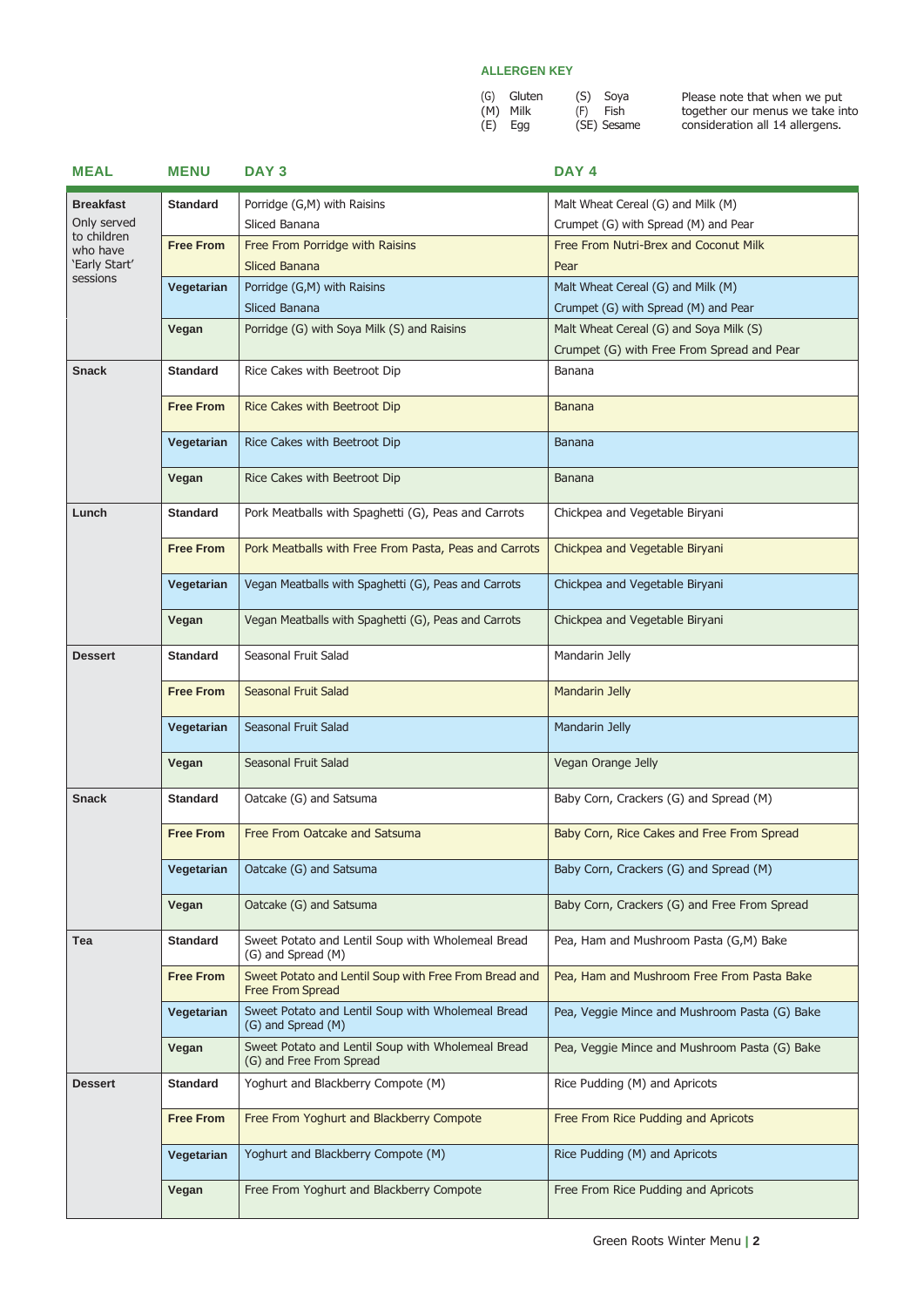| (G) Gluten | (S) Soya    |
|------------|-------------|
| (M) Milk   | (F) Fish    |
| $(E)$ Egg  | (SE) Sesame |

| <b>MEAL</b>                                          | <b>MENU</b>              | DAY <sub>5</sub>                                                                             | DAY <sub>6</sub>                                                         |
|------------------------------------------------------|--------------------------|----------------------------------------------------------------------------------------------|--------------------------------------------------------------------------|
| <b>Breakfast</b><br>Only served                      | <b>Standard</b>          | Crisped Rice Cereal (G) and Milk (M) with Satsumas<br>Fruit Toast (G) and Spread (M)         | Plain Bagel (G) quarter with Spread (M) and Chopped<br>Plum              |
| to children<br>who have<br>'Early Start'<br>sessions | <b>Free From</b>         | Free From Rice Cereal and Coconut Milk and Satsumas<br>Free From Bread with Free From Spread | Free From Bagel quarter with Free From Spread and<br><b>Chopped Plum</b> |
|                                                      | Vegetarian               | Crisped Rice Cereal (G) and Milk (M) with Satsumas<br>Fruit Toast (G) and Spread (M)         | Plain Bagel (G) quarter with Spread (M) and Chopped<br>Plum              |
|                                                      | Vegan                    | Crisped Rice Cereal (G) and Soya Milk (S)<br>Fruit Toast (G) and Free From Spread            | Plain Bagel (G) quarter with Free From Spread and<br>Chopped Plum        |
| <b>Snack</b>                                         | <b>Standard</b>          | Toasted Pitta Bread (G) with Mashed Avocado                                                  | Carrot and Pepper Sticks                                                 |
|                                                      | <b>Free From</b>         | Free from Pitta Bread with Mashed Avocado                                                    | <b>Carrot and Pepper Sticks</b>                                          |
|                                                      | Vegetarian               | Toasted Pitta Bread (G) with Mashed Avocado                                                  | Carrot and Pepper Sticks                                                 |
|                                                      | Vegan                    | Toasted Pitta Bread (G) with Mashed Avocado                                                  | Carrot and Pepper Sticks                                                 |
| Lunch                                                | <b>Standard</b>          | Roast Chicken with Roast Potatoes, Root Vegetables<br>and Gravy                              | Lamb Goulash with Brown Rice and Green Beans                             |
|                                                      | <b>Free From</b>         | Roast Chicken with Roast Potatoes, Root Vegetables<br>and Gravy                              | Lamb Goulash with Brown Rice and Green Beans                             |
|                                                      | Vegetarian               | Quorn Fillet with Roast Potatoes, Root Vegetables and<br>Gravy                               | Bean Goulash with Brown Rice and Green Beans                             |
|                                                      | Vegan                    | Quorn Fillet with Roast Potatoes, Root Vegetables and<br>Gravy                               | Bean Goulash with Brown Rice and Green Beans                             |
| <b>Dessert</b>                                       | <b>Standard</b>          | Yoghurt (M) and Dates                                                                        | Shortbread (G,M) and Satsuma Segments                                    |
|                                                      | <b>Free From</b>         | Free From Yoghurt and Dates                                                                  | Rice Cake and Satsuma Segments                                           |
|                                                      | Vegetarian               | Yoghurt (M) and Dates<br>Free From Yoghurt and Dates                                         | Shortbread (G,M) and Satsuma Segments<br>Rice Cake and Satsuma Segments  |
| <b>Snack</b>                                         | Vegan<br><b>Standard</b> | Carrot, Pepper Sticks and Houmous                                                            | Banana on Toast (G) with Spread (M)                                      |
|                                                      |                          |                                                                                              |                                                                          |
|                                                      | <b>Free From</b>         | Carrot, Pepper Sticks and Houmous                                                            | Banana on Free From Toast with Free From Spread                          |
|                                                      | Vegetarian               | Carrot, Pepper Sticks and Houmous                                                            | Banana on Toast (G) with Spread (M)                                      |
|                                                      | Vegan                    | Carrot, Pepper Sticks and Houmous                                                            | Banana on Toast (G) with Free From Spread                                |
| Tea                                                  | <b>Standard</b>          | Mexican Bean and Cheese (M) Wraps (G) with Red<br>Pepper                                     | Wholemeal Macaroni (G) Cheese (M) with Peas                              |
|                                                      | <b>Free From</b>         | Mexican Bean Free From Wraps with Red Pepper                                                 | Free From Pasta with Tomato Sauce and Peas                               |
|                                                      | Vegetarian               | Mexican Bean and Cheese (M) Wraps (G) with Red<br>Pepper                                     | Wholemeal Macaroni (G) Cheese (M) with Peas                              |
|                                                      | Vegan                    | Mexican Bean Wraps (G) with Red Pepper                                                       | Wholemeal Pasta (G) with Tomato Sauce and Peas                           |
| <b>Dessert</b>                                       | <b>Standard</b>          | Apples, Pears and Plums                                                                      | Warm Fruit Salad and Yoghurt (M)                                         |
|                                                      | <b>Free From</b>         | Apples, Pears and Plums                                                                      | Warm Fruit Salad and Free From Yoghurt                                   |
|                                                      | Vegetarian               | Apples, Pears and Plums                                                                      | Warm Fruit Salad and Yoghurt (M)                                         |
|                                                      | Vegan                    | Apples, Pears and Plums                                                                      | Warm Fruit Salad and Free From Yoghurt                                   |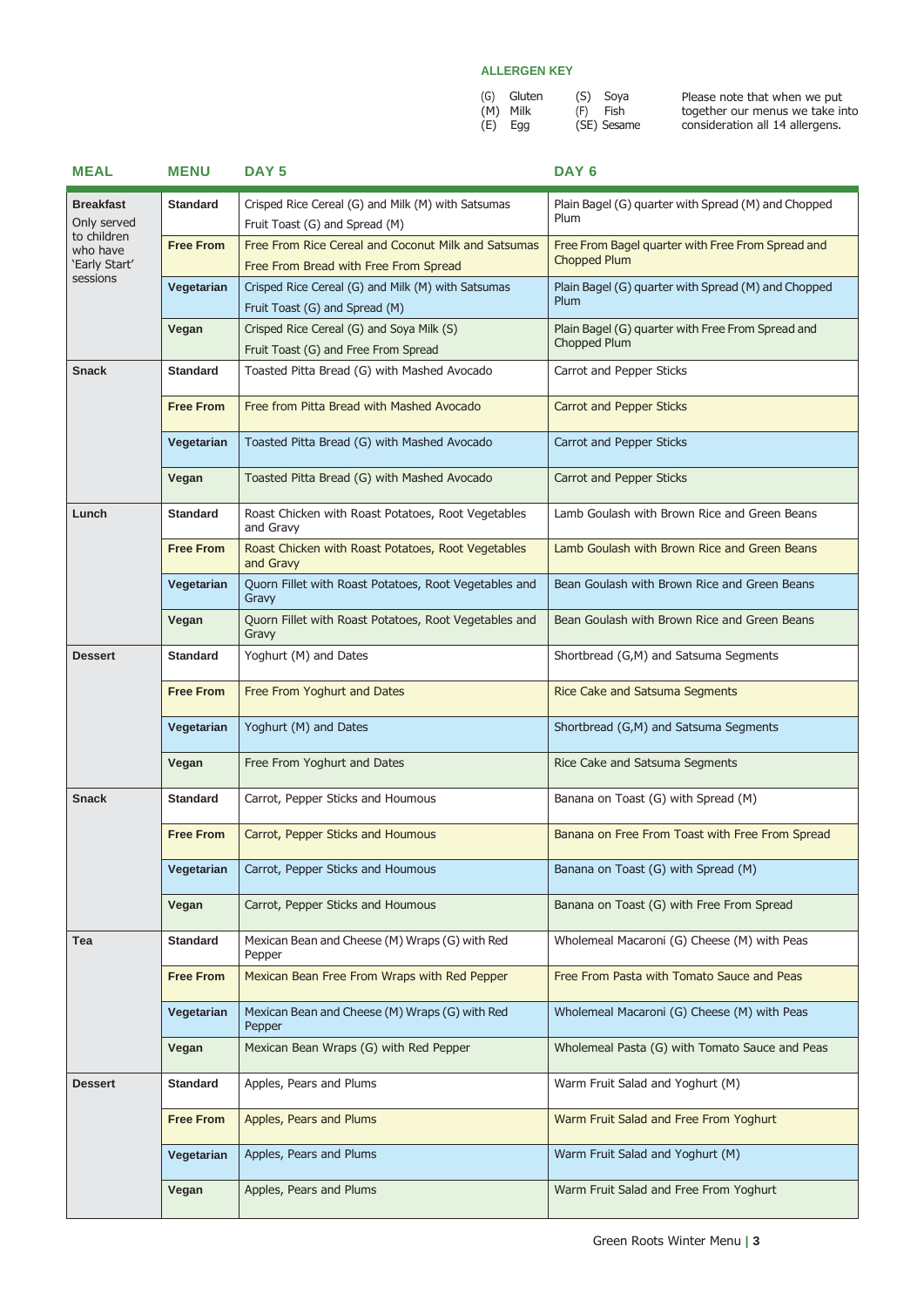| (G) Gluten | (S) Soya    |
|------------|-------------|
| (M) Milk   | (F) Fish    |
| $(E)$ Egg  | (SE) Sesame |

| <b>MEAL</b>                                                | <b>MENU</b>      | DAY 7                                                                                     | DAY <sub>8</sub>                                                                                 |
|------------------------------------------------------------|------------------|-------------------------------------------------------------------------------------------|--------------------------------------------------------------------------------------------------|
| <b>Breakfast</b><br>Only served<br>to children<br>who have | <b>Standard</b>  | Malt Wheats (G) and Milk (M) with Banana<br>Wholemeal Toast (G) and Spread (M)            | Egg (E) and Mushroom Cups, Wholemeal Toast (G),<br>Spread (M) and Tomatoes<br>Pear Slices        |
| 'Early Start'<br>sessions                                  | <b>Free From</b> | Free From Nutri-Brex and Coconut Milk with Banana<br>Free From Toast and Free From Spread | Mushrooms with Free From Toast, Free From Spread<br>and Tomatoes<br><b>Pear Slices</b>           |
|                                                            | Vegetarian       | Malt Wheats (G) and Milk (M) with Banana<br>Wholemeal Toast (G) and Spread (M)            | Egg (E) and Mushroom Cups, Wholemeal Toast (G),<br>Spread (M) and Tomatoes<br><b>Pear Slices</b> |
|                                                            | Vegan            | Malt Wheats (G) and Soya Milk (S) with Banana<br>Wholemeal Toast (G) and Free From Spread | Mushrooms with Wholemeal Toast (G), Free From<br>Spread and Tomatoes<br><b>Pear Slices</b>       |
| <b>Snack</b>                                               | <b>Standard</b>  | Rice Cakes with Cream Cheese (M)                                                          | Crackers (G) with Spread (M) and Sliced Grapes                                                   |
|                                                            | <b>Free From</b> | Rice Cakes with Free From Cream Cheese                                                    | Free From Crackers with Free From Spread and<br><b>Sliced Grapes</b>                             |
|                                                            | Vegetarian       | Rice Cakes with Cream Cheese (M)                                                          | Crackers (G) with Spread (M) and Sliced Grapes                                                   |
|                                                            | Vegan            | Rice Cakes with Free From Cream Cheese                                                    | Crackers (G) with Free From Spread and Sliced Grapes                                             |
| Lunch                                                      | <b>Standard</b>  | Creamy (M) Chicken and Leek Hotpot with Broccoli                                          | Beef Lasagne (G,M,E) with Garlic Bread (G,M) and Peas                                            |
|                                                            | <b>Free From</b> | Chicken and Leek Hotpot with Broccoli                                                     | Beef Ragu with Free From Garlic Bread and Peas                                                   |
|                                                            | Vegetarian       | Quorn and Leek Hotpot with Broccoli                                                       | Tomato and Lentil Ragu with Pasta, Free From Garlic<br><b>Bread and Peas</b>                     |
|                                                            | Vegan            | Quorn and Leek Hotpot with Broccoli                                                       | Tomato and Lentil Ragu with Pasta, Free From Garlic<br><b>Bread and Peas</b>                     |
| <b>Dessert</b>                                             | <b>Standard</b>  | Baked Apple with Cinnamon                                                                 | Semolina (G,M) with Raisins                                                                      |
|                                                            | <b>Free From</b> | <b>Baked Apple with Cinnamon</b>                                                          | Free From Yoghurt with Raisins                                                                   |
|                                                            | Vegetarian       | Baked Apple with Cinnamon                                                                 | Semolina (G,M) with Raisins                                                                      |
|                                                            | Vegan            | Baked Apple with Cinnamon                                                                 | Free From Yoghurt with Raisins                                                                   |
| <b>Snack</b>                                               | <b>Standard</b>  | Yoghurt (M) and Pear                                                                      | Cheese (M) Sticks and Tomatoes                                                                   |
|                                                            | <b>Free From</b> | Free From Yoghurt and Pear                                                                | Free From Cheese Sticks and Tomatoes                                                             |
|                                                            | Vegetarian       | Yoghurt (M) and Pear                                                                      | Cheese (M) Sticks and Tomatoes                                                                   |
|                                                            | Vegan            | Free From Yoghurt and Pear                                                                | Free From Cheese Sticks and Tomatoes                                                             |
| Tea                                                        | <b>Standard</b>  | Squash and Lentil Soup with Wholemeal Bread (G)<br>and Spread (M)                         | Salmon (F), Vegetable Rice Salad                                                                 |
|                                                            | <b>Free From</b> | Free From Bread and Free From Spread                                                      | Salmon (F), Vegetable Rice Salad                                                                 |
|                                                            | Vegetarian       | Squash and Lentil Soup with Wholemeal Bread (G)<br>and Spread (M)                         | Chickpea, Vegetable Rice Salad                                                                   |
|                                                            | Vegan            | Squash and Lentil Soup with Wholemeal Bread (G)<br>and Free From Spread                   | Chickpea, Vegetable Rice Salad                                                                   |
| <b>Dessert</b>                                             | <b>Standard</b>  | Peaches and Custard (E,M)                                                                 | Seasonal Fruit Salad                                                                             |
|                                                            | <b>Free From</b> | <b>Peaches</b>                                                                            | Seasonal Fruit Salad                                                                             |
|                                                            | Vegetarian       | Peaches and Custard (E,M)                                                                 | Seasonal Fruit Salad                                                                             |
|                                                            | Vegan            | Peaches and Soya (S) Custard                                                              | Seasonal Fruit Salad                                                                             |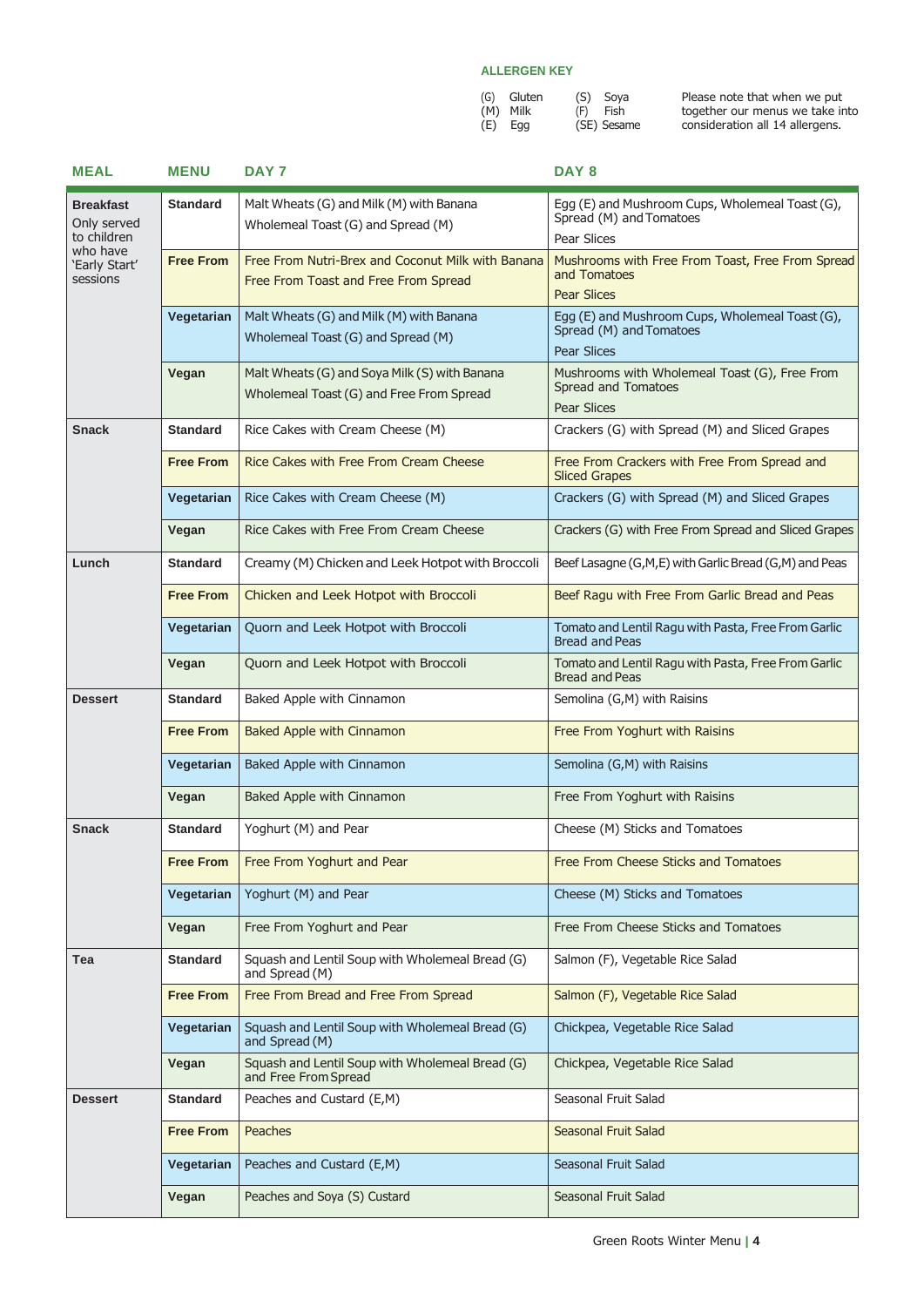| (G) | Gluten |  |
|-----|--------|--|
| (M) | Milk   |  |
| (E) | Egg    |  |

(S) Soya (F) Fish (SE) Sesame

| <b>MEAL</b>             | <b>MENU</b>      | DAY <sub>9</sub>                                                                        | <b>DAY 10</b>                                                                |
|-------------------------|------------------|-----------------------------------------------------------------------------------------|------------------------------------------------------------------------------|
| <b>Breakfast</b>        | <b>Standard</b>  | Cornflakes (G) with Milk (M) and Raisins                                                | Wheat Bisks (G) with Milk (M)                                                |
| Only served             |                  | Half a Crumpet (G) and Spread                                                           | Half a Toasted Teacake (G) and Spread (M) with Apple                         |
| to children<br>who have | <b>Free From</b> | Free From Cornflakes with Coconut Milk                                                  | <b>Nutri-Brex with Coconut Milk</b>                                          |
| 'Early Start'           |                  | Free From Toast and Free From Spread                                                    | Free From Bread and Free From Spread with Apple                              |
| sessions                | Vegetarian       | Cornflakes (G) with Milk (M) and Raisins                                                | Wheat Bisks (G) with Milk (M)                                                |
|                         |                  | Half a Crumpet (G) and Spread                                                           | Half a Toasted Teacake (G) and Spread (M) with Apple                         |
|                         | Vegan            | Cornflakes (G) with Soya Milk (S) and Raisins                                           | Wheat Bisks (G) with Soya Milk (S)                                           |
|                         |                  | Half a Crumpet (G) and Free From Spread                                                 | Half a Toasted Teacake (G) and Free From Spread with Apple                   |
| <b>Snack</b>            | <b>Standard</b>  | Wholemeal Pitta Bread (G) Fingers with Mint Raita (M)<br>and Cucumber Sticks            | Plum and Satsuma                                                             |
|                         | <b>Free From</b> | Free From Pitta Bread Fingers with Free From Mint<br><b>Yoghurt and Cucumber Sticks</b> | Plum and Satsuma                                                             |
|                         | Vegetarian       | Wholemeal Pitta Bread (G) Fingers with Mint Raita (M)<br>and Cucumber Sticks            | Plum and Satsuma                                                             |
|                         | Vegan            | Wholemeal Pitta Bread (G) Fingers with Free From Mint<br>Yoghurt and Cucumber Sticks    | Plum and Satsuma                                                             |
| Lunch                   | <b>Standard</b>  | Cod (F) and Pea Fishcakes with Potato Wedges and<br>Spinach                             | Sweet and Sour Tofu with Noodles (G)                                         |
|                         | <b>Free From</b> | Mint and Pea Potato Cakes with Potato Wedges and<br>Spinach                             | Sweet and Sour Tofu with Rice                                                |
|                         | Vegetarian       | Mint and Pea Potato Cakes with Potato Wedges and<br>Spinach                             | Sweet and Sour Tofu with Noodles (G)                                         |
|                         | Vegan            | Mint and Pea Potato Cakes with Potato Wedges and<br>Spinach                             | Sweet and Sour Tofu with Rice                                                |
| <b>Dessert</b>          | <b>Standard</b>  | Seasonal Fruit Salad and Yoghurt                                                        | Banana and Cinnamon Rice Pudding (M)                                         |
|                         | <b>Free From</b> | Seasonal Fruit Salad and Free From Yoghurt                                              | Banana and Cinnamon Coconut Milk Rice Pudding                                |
|                         | Vegetarian       | Seasonal Fruit Salad and Yoghurt                                                        | Banana and Cinnamon Rice Pudding (M)                                         |
|                         | Vegan            | Seasonal Fruit Salad and Free From Yoghurt                                              | Banana and Cinnamon Coconut Milk Rice Pudding                                |
| <b>Snack</b>            | <b>Standard</b>  | Pineapple                                                                               | Toasted English Muffin (G) with Spread (M) and Carrot<br><b>Sticks</b>       |
|                         | <b>Free From</b> | Pineapple                                                                               | Free From Bread with Free From Spread and Carrot<br><b>Sticks</b>            |
|                         | Vegetarian       | Pineapple                                                                               | Toasted English Muffin (G) with Spread (M) and Carrot<br><b>Sticks</b>       |
|                         | Vegan            | Pineapple                                                                               | Toasted English Muffin (G) with Free From Spread and<br><b>Carrot Sticks</b> |
| Tea                     | <b>Standard</b>  | Chicken Fajitas (G)                                                                     | Mixed Bean Chilli and Jacket Potato                                          |
|                         | <b>Free From</b> | Chicken Fajitas in Free From Wraps                                                      | Mixed Bean Chilli and Jacket Potato                                          |
|                         | Vegetarian       | Red Pepper Fajitas (G)                                                                  | Mixed Bean Chilli and Jacket Potato                                          |
|                         | Vegan            | Red Pepper Fajitas (G)                                                                  | Mixed Bean Chilli and Jacket Potato                                          |
| <b>Dessert</b>          | <b>Standard</b>  | Autumn Fruit Kebabs                                                                     | Yoghurt (M) with Date and Apple Puree                                        |
|                         | <b>Free From</b> | Autumn Fruit Kebabs                                                                     | Free From Yoghurt with Date and Apple Puree                                  |
|                         | Vegetarian       | Autumn Fruit Kebabs                                                                     | Yoghurt (M) with Date and Apple Puree                                        |
|                         | Vegan            | Autumn Fruit Kebabs                                                                     | Free From Yoghurt with Date and Apple Puree                                  |